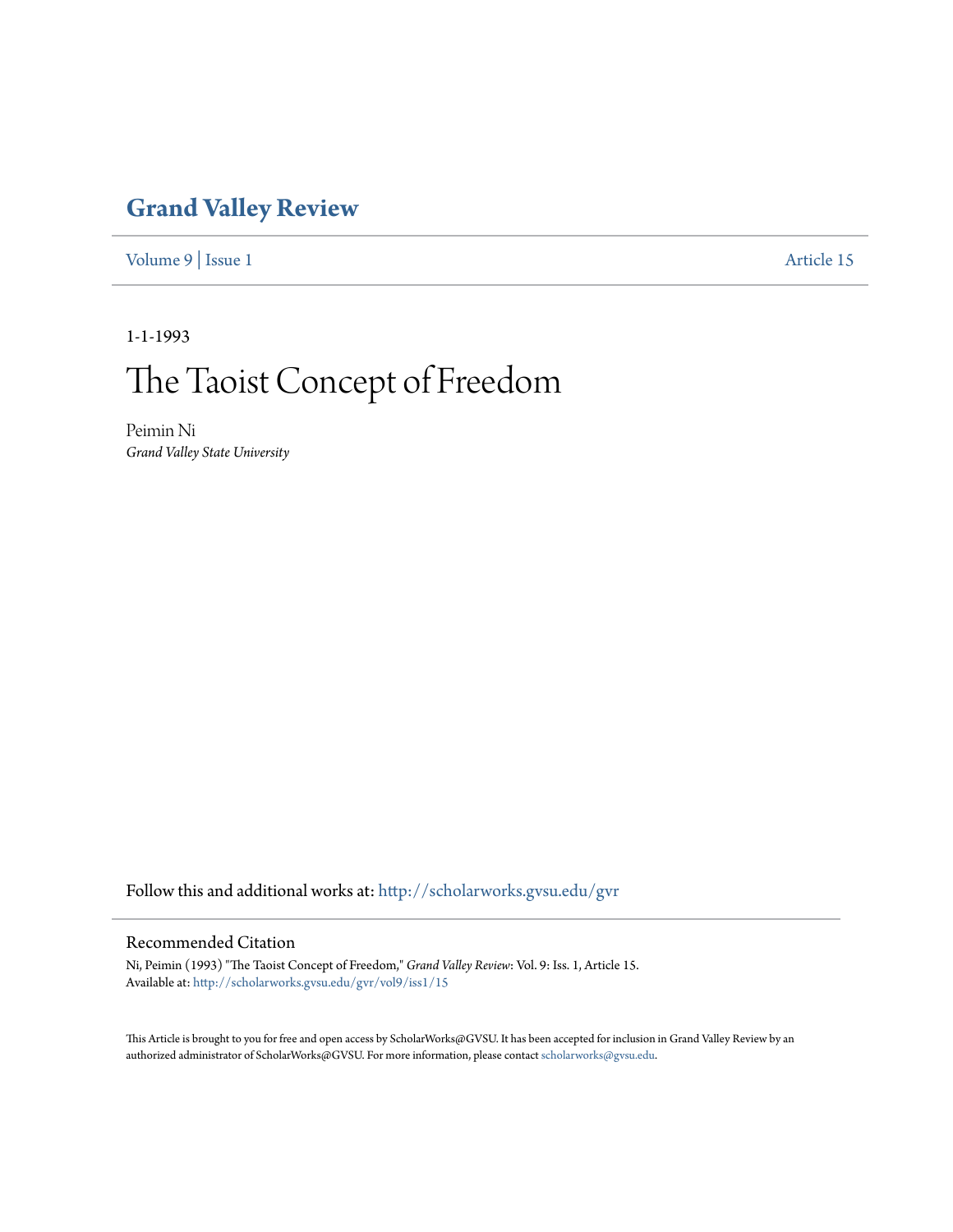### **THE TAOIST CONCEPT OF FREEDOM**

#### *Peimin Ni*

Freedom has been esteemed as one of the top values for a good life in all civilizations, whether in the East or in the West. But not everyone who uses the term realizes the differences in people's understanding of the term. I want to discuss a concept of freedom that belongs to Taoism (sometimes spelled Daoism), one of the great classical Chinese philosophies founded in around the sixth century B.C. I will first explain the Taoist concept in contrast to the "typical western concept of freedom" and then give a preliminary evaluation of the Taoist concept based on this contrast. The differences in these concepts of freedom exemplify differences in different mentalities, and seeing these differences and their implications will give us insight into the values and the weaknesses (yes, weaknesses!) of each culture.

1

If freedom is generally understood as a state in which one can act according to one's own will without constraint or coercion, then freedom essentially involves two sides-the absence of constraint or coercion, on the one side, and the unconstrained or uncoerced individual on the other. In the West, the term "freedom" is typically taken to mean only the absence of external constraint and coercion; it lacks an evaluation of the individual's specific desires or will. Under this concept, knowledge is needed not for making a different self or will, but only as an instrument for satisfying one's desires, because knowledge may enable one to see more opportunities or alternatives and make the individual more capable of removing constraints. This concept of freedom also includes the power to satisfy one's desires, because lacking the power to do so is a constraint on the will. Thus, an uneducated person can be said not to be free to do some highly skilled job, just as a paralyzed person is not free to move around. In either case, the individual's need to have knowledge or power is purely outward directed, because the only requirement set by this concept of freedom is to clear the external constraints and coercions on the individual's will or desires, and never involves a critical examination of one's own will or desires. This concept of freedom implicitly assumes that the individual needs to be protected and satisfied, rather than regulated or modified. Any modification or regulation of the individual is seen as a limitation on the individual's freedom. When some limitation is necessary for moral or legal reasons, it will be considered a price to pay in exchange for protection of other freedoms, rather than an active means of achieving freedom.

On the other hand, the concept is very critical of the individual's external conditions; it demands that external conditions be favorable for the individual to develop. Those favorable conditions include mainly two aspects: the availability of the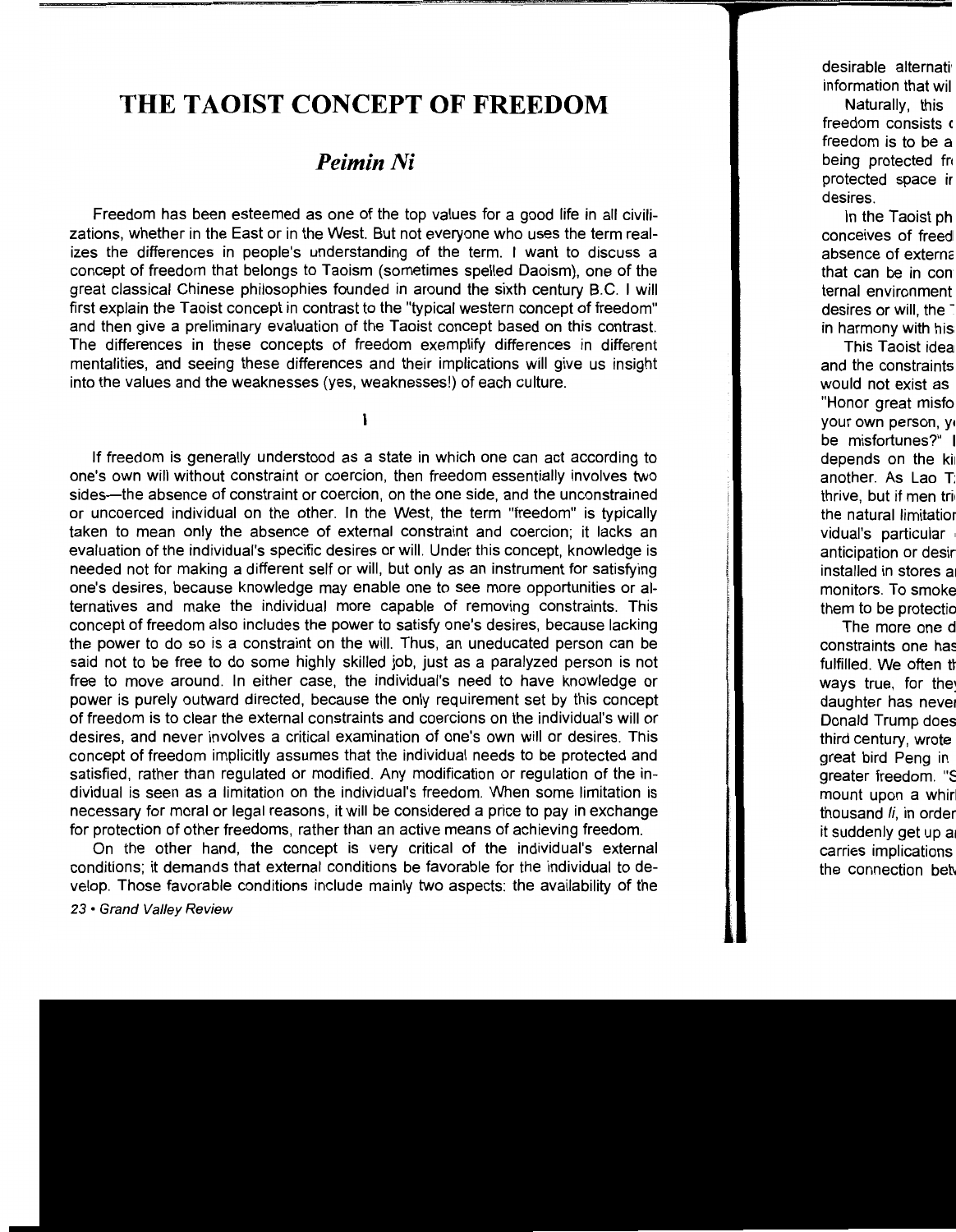desirable alternatives for the individual to choose from and the availability of information that will enable the individual to make well-informed decisions.

Naturally, this idea of freedom determines the way freedom is achieved. If freedom consists only in an absence of constraints and coercions, then obviously freedom is to be achieved by striving against limitations, removing hindrances, and being protected from external interferences. Its end is to have an enlarged and protected space in which one can move around according to one's own will or desires.

In the Taoist philosophy, we find a strikingly different idea of freedom. The Taoist conceives of freedom from the very opposite direction: instead of focusing on an absence of external constraint or coercion, the Taoist focuses on modifying the self that can be in conflict with external constraints. Instead of being critical of the external environment and requesting the environment to give room to the individual's desires or will, the Taoist requires the individual to be critical of him/herself, and to be in harmony with his/her environment.

This Taoist idea of freedom logically starts from a realization that the constrained and the constraints are mutually dependent; without the constrained, the constraints would not exist as constraints. The founder of the Taoist philosophy Lao Tzu says: "Honor great misfortunes as you honor your own person. Only because you have your own person, you will have great misfortunes. Without a person, how could there be misfortunes?" Furthermore, the kind of misfortunes or constraints one has depends on the kind of individual one is. Limitations vary from one individual to another. As Lao Tzu's great follower, Chuang Tzu, says: "Fish live in water and thrive, but if men tried to live in water they would die." This clearly applies not only to the natural limitations of fish and humans, but to all subject-object relations. An individual's particular desires and ambitions also define particular constraints. Any anticipation or desire will bring a set of constraints. To shop-lifters the video monitors installed in stores are big constraints, but to the rest of us, they are nothing but video monitors. To smokers "No Smoking" signs are constraints, but non-smokers consider them to be protection.

The more one desires or expects, the less one is free, because there are more constraints one has to break in order to have the desires satisfied or expectations fulfilled. We often think that powerful people have more freedom. But that is not always true, for they usually have more desires and ambitions. My two-year-old daughter has never felt short of money, even though she does not have any; but Donald Trump does. That's why Kuo Hsiang, a Chinese philosopher who lived in the third century, wrote in his famous "Commentaries on Chuang Tzu" that the legendary great bird Peng in Chuang Tzu's "Free and Easy Wandering" does not symbolize greater freedom. "Since the wings are large, they are difficult to move. They must mount upon a whirlwind in order to get up, and must get to the highest of ninety thousand li, in order to be supported by the air. Since Peng has such wings, how can it suddenly get up and get down at the height of tens of feet?" The allegory of the bird carries implications beyond natural limitations of a high-powered creature. It shows the connection between a self and its constraints. The self is not just something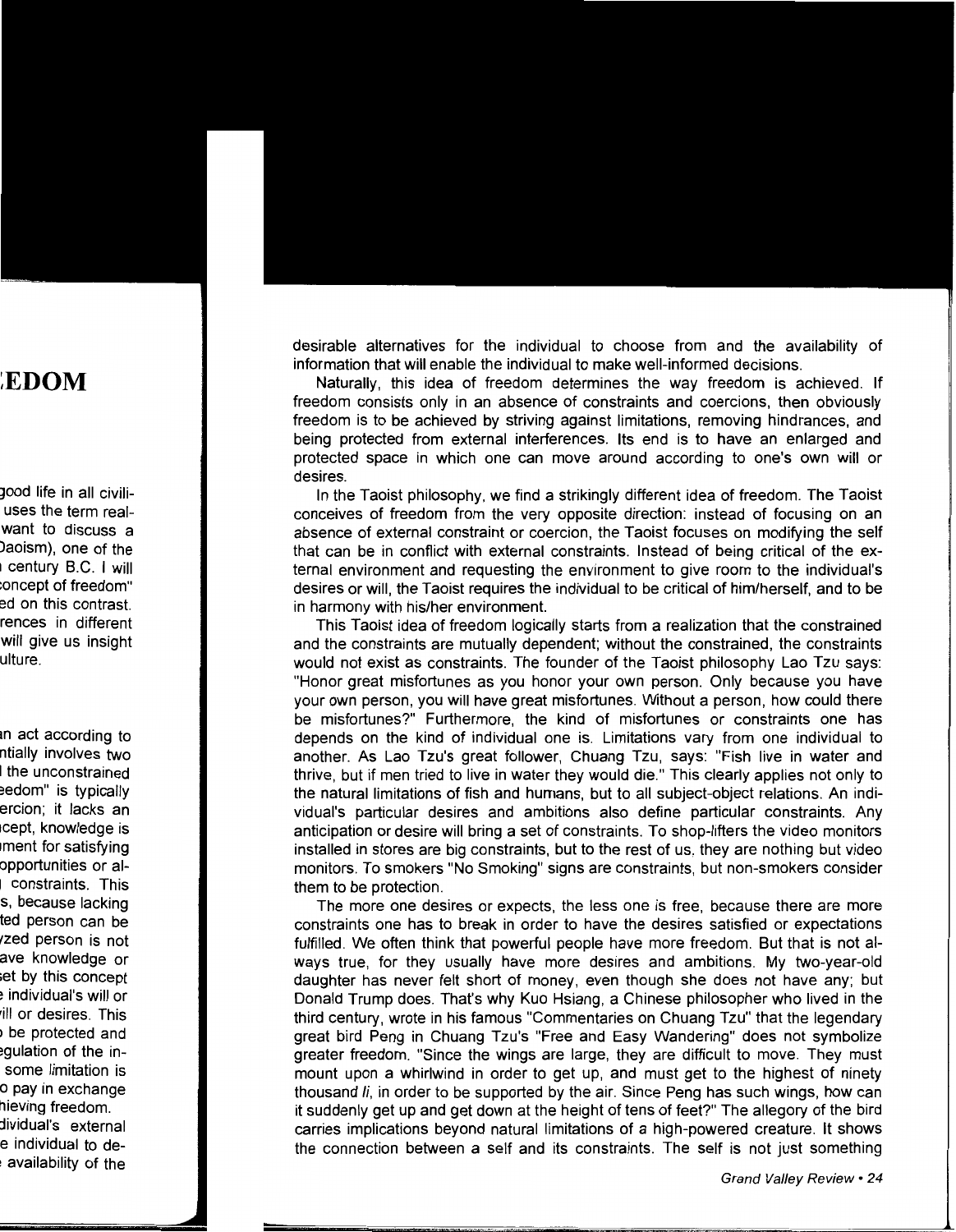given by nature; it is also a self-conception. By conceiving ourselves as such and such, we usually make ourselves become such and such, and at the same time, we set our own constraints and limitations. Some people become the victims of their own self-conception. Some refuse education because they believe they are not smart enough to get it; some dare not do certain things because they believe they are not courageous. If they had different self-conceptions, they would have fewer limitations and would become different persons.

From what has been said above, it is logical to infer that the fewer desires or selfconceptions one holds, the fewer constraints one has; and if, taking it to the extreme, one has no expectations and no self-conception at all, there will simply be no constraints. That is not to say that nothing can affect the person or that the person will become omnipotent. It is to say that nothing means a constraint to such a person and there is no self-conception that will hinder the person from developing his or her own potentiality fully.

From this concept of freedom, it follows then that the Taoist way of achieving freedom is to give up the self, to identify the self with the Tao-the great nature-so that the constraints will not apply as such. Chuang Tzu says "the Perfect Man has no self' (Chuang Tzu 26). Chuang Tzu does not mean that the Perfect Man is physically different from any ordinary person; nor is he making any subtle metaphysical assertion, as the Buddhist does. He is not speaking of any stuff that makes up what the Western philosophers would call "personal identity." Neither is he preaching the morality of being unselfish. What he means is that the Perfect Man lives without separating himself from the environment. He sees himself as part of nature rather than as an individual in opposition to the environment. He does not make the distinction between internal and external. "The True Man of ancient times knew nothing of loving life, knew nothing of hating death. He emerged without delight; he went back in without a fuss.... He received something and took pleasure in it; he forgot about it and handed it back again" (Chuang Tzu 74). To live like that, one must relinquish the "given mind." This is called "the fasting of the mind," "forget[ting] about yourself," "sitting down and forgetting everything," and "losing yourself." It is in "the empty chamber where brightness is born!" (Chuang Tzu 53-4, 56, 87, 31). The Tao has no self-it does not have desires or expectations or any self-conception. That is why the Tao is completely free. Therefore, to identify oneself with the Tao and to have no self are virtually one and the same idea.

It is important to understand that the Taoist is not asking people to live in selfrepression. When one lives in self-repression, one feels the repression. The Taoist idea is to forget about the self, leaving nothing to be repressed. Just as when one has no plan to do anything, the person leaves nothing undone; when one has no expectation that must be fulfilled, nothing will disappoint the person. For instance, many years ago, when I was an electrician, I got an electric shock resulting in the loss of a few fingers. I did feel very sad that I was no longer free to do many things that I liked to do, such as play musical instruments, but then I found interesting things to do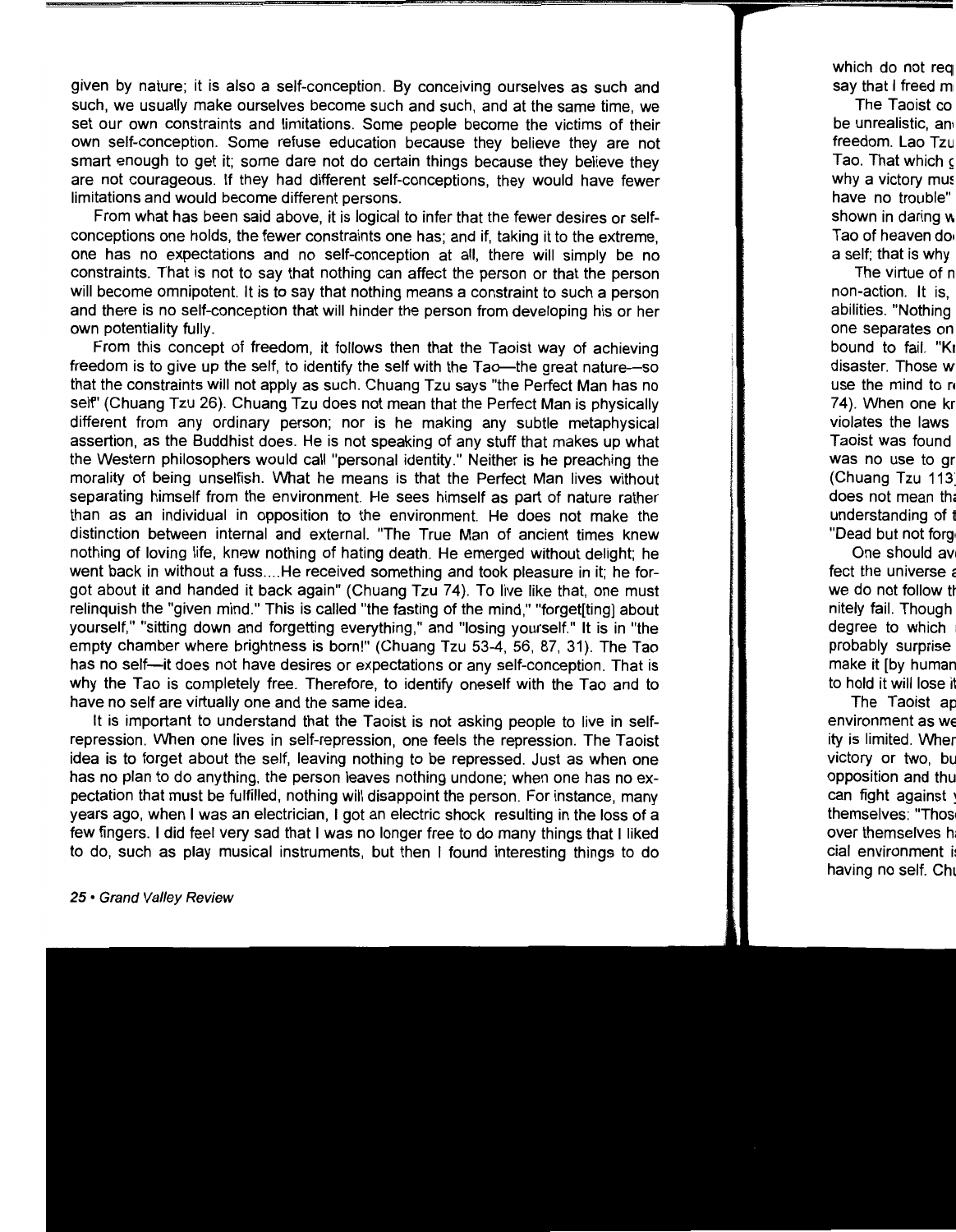which do not require many fingers, such as reading philosophy. The Taoist would say that I freed myself by shifting my interest, not by repressing it.

The Taoist considers the absence of external constraints while holding a self to be unrealistic, and fighting against external constraints to be a way to destroy one's freedom. Lao Tzu says, "Force is followed by loss of strength. This is not the way of Tao. That which goes against the Tao comes to an early end" (Lao Tzu 30). "That is why a victory must be observed like a funeral" (31 ). "Only if you do not fight, will you have no trouble" (8)."This is known as the Virtue of not striving" (68). "Courage shown in daring will lead to killing. Courage shown in not daring will lead to life....The Tao of heaven does not strive, and yet it overcomes" (73). "[The sage] does not have a self; that is why he can fulfill himself' (7).

The virtue of not striving is also known as the virtue of Wu Wei, literally meaning non-action. It is, firstly, based on an understanding that humans are limited in abilities. "Nothing in the world can manipulate the great Tao," says Lao Tzu (32). If one separates oneself from and puts oneself in opposition to the great Tao, one is bound to fail. "Knowing the eternal is insight. Not knowing the eternal leads to disaster. Those who know the eternal are tolerant" (Lao Tzu 16). Therefore, "do not use the mind to repel the Way; do not use man to help out Heaven" (Chuang Tzu 74). When one knows the eternal laws of nature, one will not expect anything that violates the laws of nature. Thus, as we learn from the book of Chuang Tzu, the Taoist was found beating a tub and singing when his wife died, for he knew there was no use to grieve. One's birth and death are like progression of the seasons (Chuang Tzu 113). It is not that the man did not love his wife. To the Taoist, love does not mean that you must expect to have the beloved one with you forever. His understanding of the eternal freed him from grieving. It did not take away the love. "Dead but not forgotten is longevity" (Lao Tzu 33).

One should avoid taking the Taoist as one who believes that humans cannot affect the universe at all. The Taoist knows well that we do affect the universe; but if we do not follow the Way of nature and try to impose our will against it, we will definitely fail. Though Lao Tzu lived in the sixth century B.C. and was not aware of the degree to which humans affect the universe today, he said something that will probably surprise today's environmentalists: 'The universe is sacred. You cannot make it [by human interference]. Those who try to make it will spoil it; those who try to hold it will lose it" (29).

The Taoist applies the non-striving principle to his dealing with the social environment as well. Again, he knows well that one can affect society, but one's ability is limited. When one goes against society or other human beings, one may win a victory or two, but eventually it is better not to strive. Those who strive create opposition and thus expose themselves to danger. "Only if you do not fight, no one can fight against you" (Lao Tzu 22, 66). Lao Tzu praises those who can control themselves: "Those who gain control over others have force. Those who gain control over themselves have [real] strength" (33). That is why the key to freedom in the social environment is still the virtue of not striving, which again requires essentially having no self. Chuang Tzu uses another allegory to illustrate the point: when a boat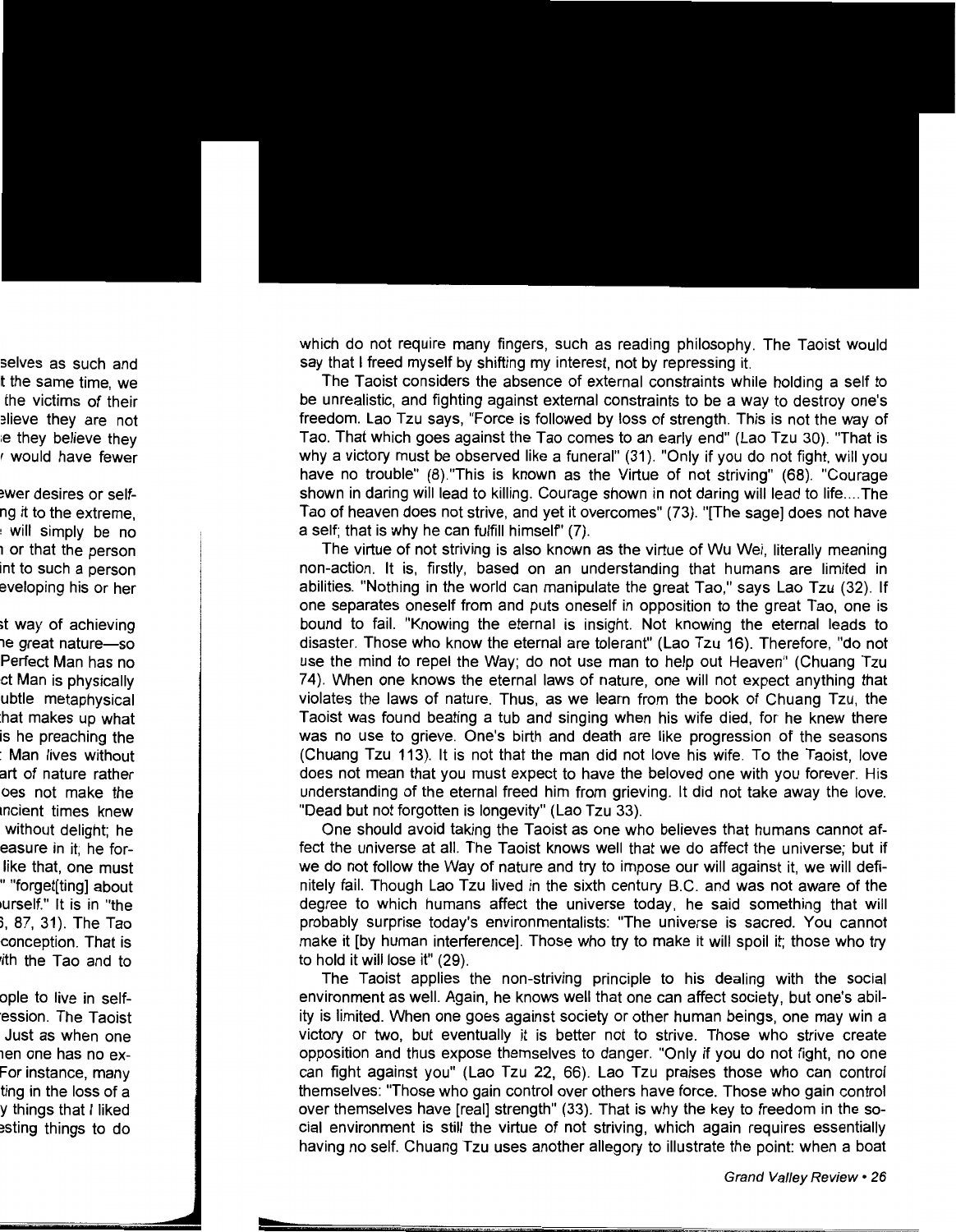hits another, the man in the boat will be blamed. But if the boat is empty or no one is seen, no one is blamed.

Secondly, the virtue of not striving is based on the Taoist view that by identifying oneself with the Tao, one can gain real strength. That is the other part of the philosophical ground of the virtue of not striving--an understanding of the power of naturalness and spontaneity. That is where Taoism is essentially different from some other religious philosophies and from asceticism or quietism. The Taoist's philosophy is not simply letting others take advantage and leaving oneself totally defenseless. Lao Tzu says, "The Tao is forever undefined. Small though it is in the unformed state, nothing can manipulate it. ... Tao in the world is like rivers flowing home to the sea [Nothing can stop them.]" (32). The Tao has this power because it does things by non-striving (Wu Wei).

This non-striving or Wu Wei does not mean total inactivity. Its meaning is twofold. First, it means that when one has less desire, one has less constraint; when one does not try to do anything, one leaves nothing undone. Second, and more important, it means that one should not do anything that goes against the nature of anything. Things are best done in a natural, spontaneous flow. The story in the book of Chuang Tzu about Cook Ding cutting an ox illustrates this point well. The cook inserts his knife between the joints, rather than cuts or chops on the bones. The cook's practice, which leads him to a high level of freedom, is not cutting against the bones, but rather making himself familiar with the joints, so that he can avoid cutting the bones, while at the same time accomplishing the task of cutting the ox. When the cook can cut an ox most perfectly, his internalized experience allows him to let his spirit go where it will in a spontaneous way, just as a good typist or pianist can reach the keys without having to look at the keyboard and deliberate about which key to hit next. This is still called "Wu Wei," because it is a stage during which the action is more like an event that simply happens than like an action that requires intention and deliberation. The Taoist way of achieving freedom, therefore, requires an understanding of the environment, natural or social, and a following of the nature of everything so that things can be done without any hindrance. Another good example of this is swimming. A good swimmer follows the nature of the water, rather than fights against the water. The water "helps" the swimmer rather than acts as a constraint on the swimmer. In other words, the swimmer finds freedom in the water when he or she is in harmony with the water; the water becomes a condition that empowers the swimmer to swim freely. A person who can be a good "swimmer" in any "water" is what Chuang Tzu meant by the famous passage: "If he had only mounted on the truth of Heaven and Earth, ridden the changes of the six breaths, and thus wandered through the boundless, then what else would he have had to depend on?" (Chuang Tzu 26.)

In summary, to the Taoist, freedom is a state in which there is no line between the self and non-self; it is a state in which the self gains strength from being in harmony with the non-self. The Taoist idea of freedom is therefore not simply dropping the self; it is also enlarging the self. Again, quoting Chuang Tzu, it is to "leap into the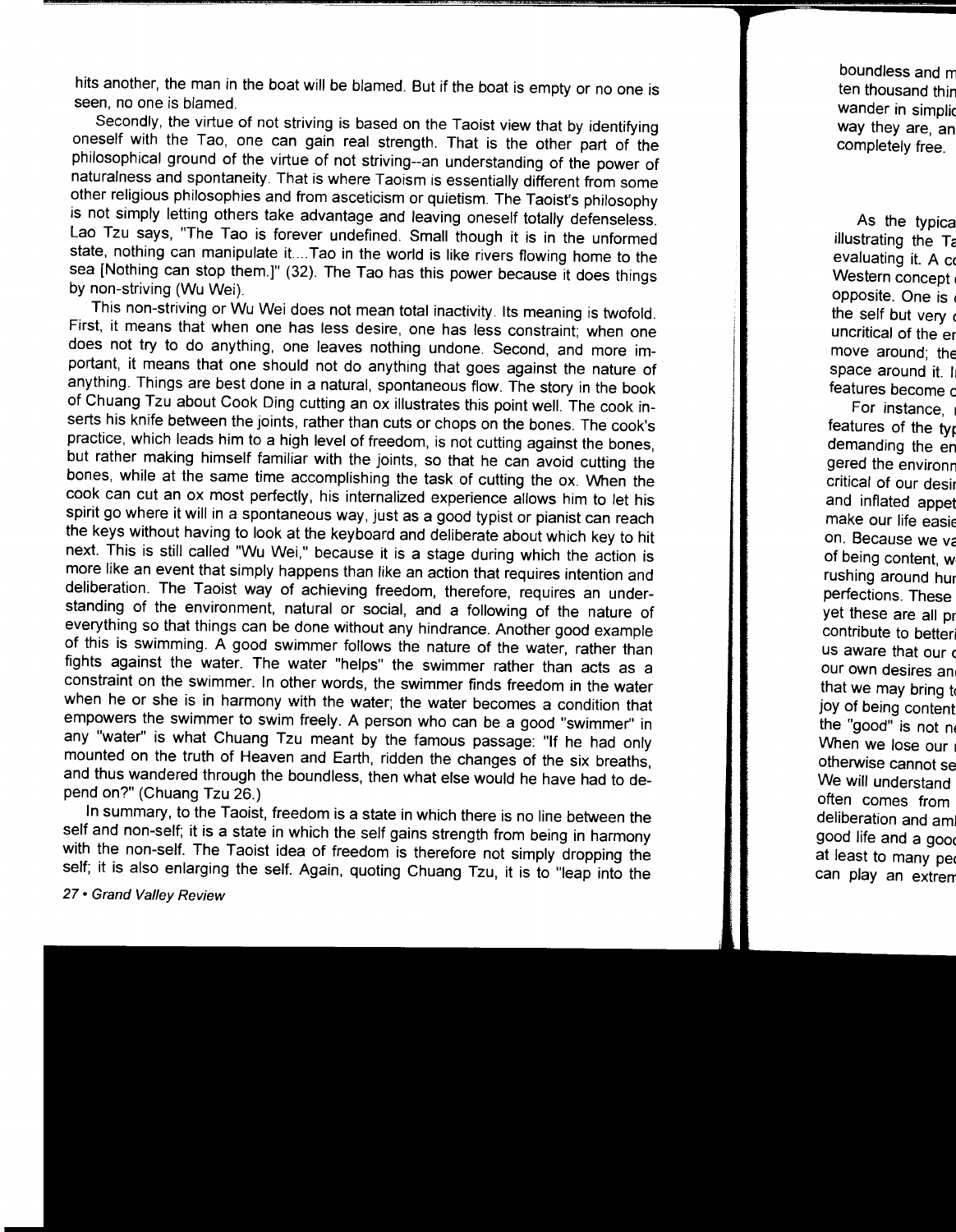boundless and make it your home" (Chuang Tzu 44), and reach a state in which "the ten thousand things are one with me" (Chuang Tzu 38). When you can "let your mind wander in simplicity, blend your spirit with the vastness, follow along with things the way they are, and make no room for personal views" (Chuang Tzu 91), you will be completely free.

II

As the typical Western concept of freedom can be used as a contrast for illustrating the Taoist concept of freedom, it can also be used as a contrast for evaluating it. A comparison between the Taoist concept of freedom and the typical Western concept of freedom shows that the two are not just different, they are almost opposite. One is outward directed, the other is inward directed. One is uncritical of the self but very critical of the environment; the other is very critical of the self but uncritical of the environment. One demands a larger and larger space for the self to move around; the other demands the self to be completely in harmony with the space around it. In an evaluation of the Taoist concept of freedom, these opposite features become opposite weaknesses and strengths.

For instance, many problems in today's Western society are associated with features of the typical Western conception of freedom. Because we keep striving, demanding the environment to give room for whatever we want, we have endangered the environment, the very space in which we live. Because we have been uncritical of our desires, we have often become the slaves of our own arbitrary goals and inflated appetites. Because we depend so much on various technologies to make our life easier, we have also enlarged the list of "necessities" that we depend on. Because we value victory and accomplishment rather than harmony and the joy of being content, we often find our lives short of something, and we are always busy, rushing around hunting for the next achievement and facing new obstacles and imperfections. These are just a few problems generated in our striving for freedom, and yet these are all problems of having less freedom! The Taoist idea of freedom can contribute to bettering our lives by showing us the virtue of not striving. It can make us aware that our desires are not sacred; we need to critically examine and modify our own desires and expectations and carefully evaluate the possible consequences that we may bring to our natural and social environment. It can also remind us of the joy of being content and in harmony with our surroundings, and enable us to see that the "good" is not necessarily "material," and the "better" is not necessarily "more." When we lose our rigid self-conception, we will be open to the possibilities that we otherwise cannot see, and find our own potentials that we otherwise will not cultivate. We will understand that strength can be found in "non-action," and that imperfection often comes from interference of our own mind, from our anxiety, excessive deliberation and ambition. Peace, harmony and inner strength are indispensable to a good life and a good society. They are more urgently needed than high technology, at least to many people in many parts of the world. The Taoist concept of freedom can play an extremely significant role in solving or reducing many problems in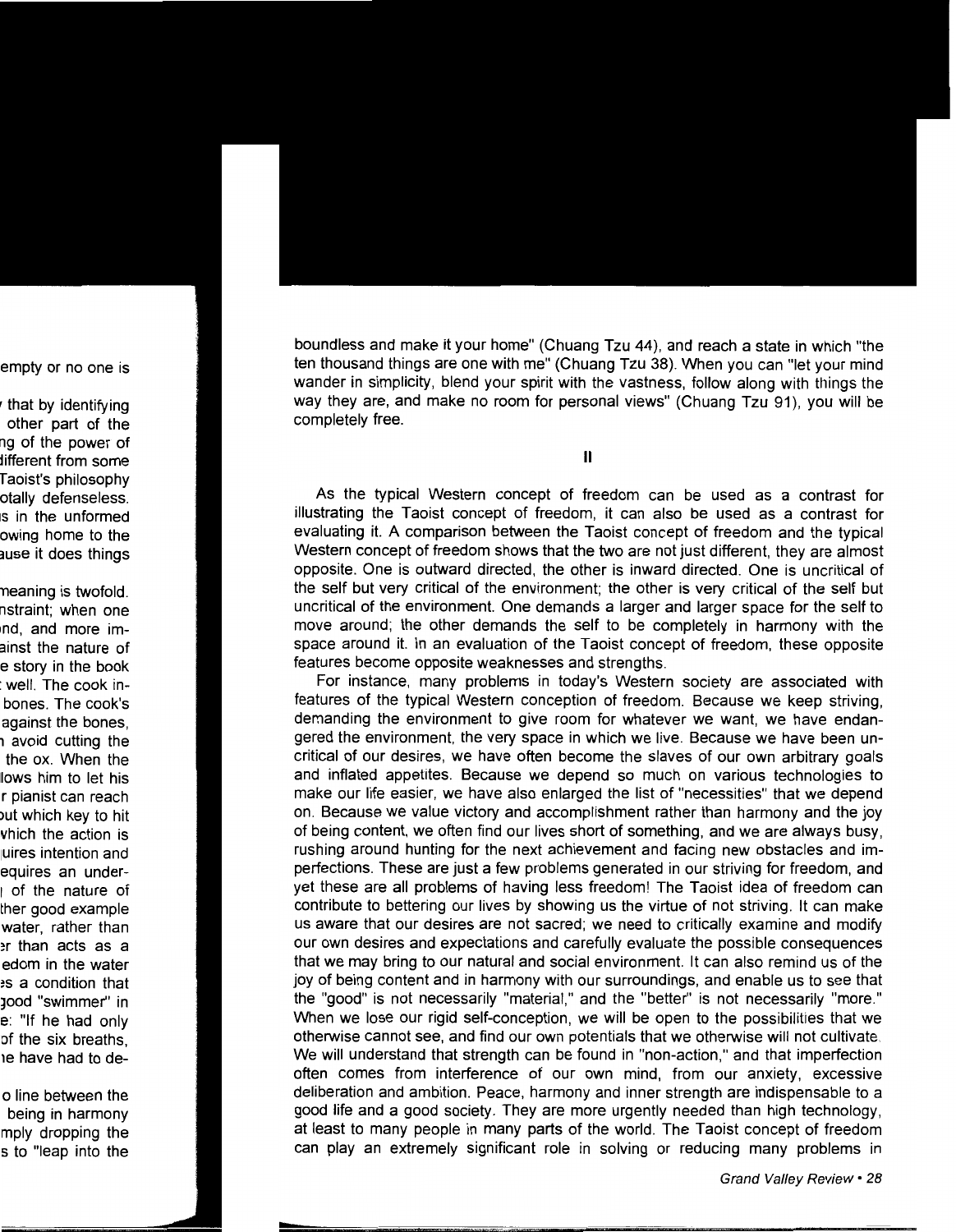today's Western society, and in preventing similar problems from occurring in those developing countries which aim at "catching up" with the developed.

While one can benefit from the Taoist concept of freedom, one should also be aware that the Taoist concept is by no means perfect. What the Taoist conception lacks is, in my opinion, exactly what the typical Western conception of freedom can offer: the awareness and the spirit of striving for what one deserves, and the requirement of self-determination.

Let us take a slave as an example. If the Taoist concept of freedom is applied to the slave's situation, one would say that the slave is not free because he has a self that can be constrained. This self is basically the slave's expectations and desires for a better life. One would also say that the slave can set himself free by giving up all his expectations and being content with his situation. The best advice the Taoist philosophy can give to the slave is to learn the art of Wu Wei--to understand the nature of the slavery system and live accordingly, without going against it outwardly before its natural collapse. There is nothing in this philosophy that suggests that the slave deserves basic human rights, and nothing that encourages the slave to actively strive for humane treatment.

A deeper problem in the Taoist conception of freedom is a lack of a demand for self-determination. We can imagine a totalitarian society in which the ruler has brainwashed most of the people so effectively that they have no desires to break the rules, and worse, that they have lost their ability to make any choices. Unknown to the ruler, you are the only one left not brainwashed, and you obviously live under fear and pressure. If the Taoist concept of freedom is applied in this example, we would have to say that all the people except you in that society are just as free as anyone in the United States, if not more, because they don't feel any constraints. You are the only unfree person in that society! The reason you are not free is that you are aware of the situation, and you know there can be better societies. But the Taoist would probably not suggest that you wake up the others; he would, on the contrary, suggest that you forget about yourself, if not voluntarily get your brain also washed like the others. The point is that the Taoist concept of freedom not only contains nothing that suggests humans have the right to make informed choices and have alternatives to choose from, it does not even entail having the ability to make choices. Even though Lao Tzu is as far away from a supporter of a totalitarian state as anyone can be, he said something a totalitarian would be very happy to apply: "Make people have no knowledge and desire, and the intellectuals dare not to act. No act, nothing is then unruly" (3). Chuang Tzu is no different: "Be content with this time and dwell in this order and then neither sorrow nor joy can touch you. In ancient times this was called the 'freeing of the bound"' (81 ).

If the two concepts are opposite in their weaknesses and strengths (namely, one concept's strengths are the other's weaknesses and vice versa}, an ideal concept of freedom should be found in a synthesis of the two. It is as unhealthy to be a nihilist as to be a chauvinist toward one's own idea of freedom and culture in general. We can "rediscover ourselves"—both the value and the weakness of our own